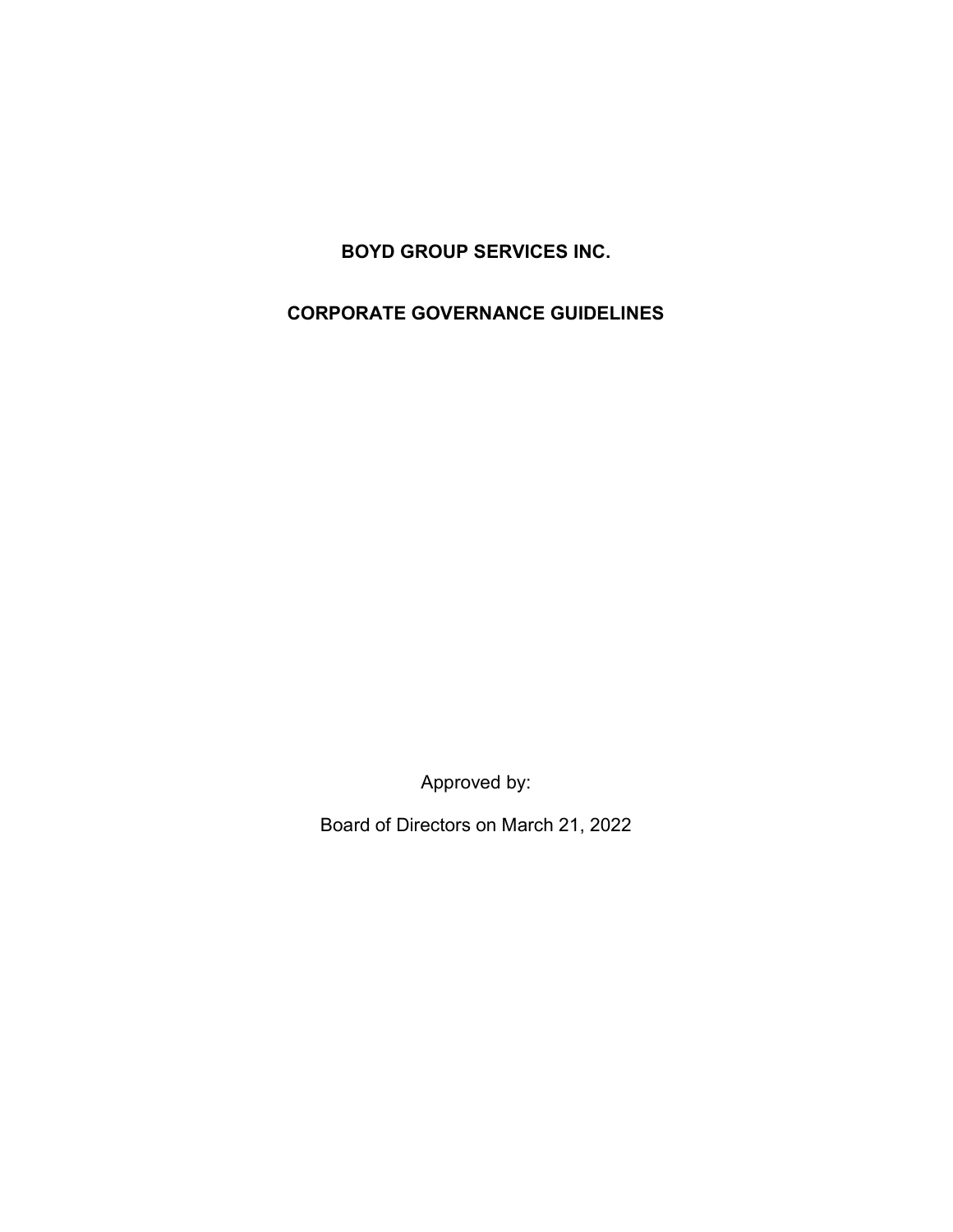# BOYD GROUP SERVICES INC.

## CORPORATE GOVERNANCE GUIDELINES

The board of directors (the "Board") of Boyd Group Services Inc. ("Boyd") and its management are committed to high standards of corporate governance. The Board has responsibility for the overall stewardship of Boyd and discharges such responsibility by reviewing, discussing and approving Boyd's strategic planning and organizational structure and supervising management with a view to preserving and enhancing the business of Boyd and its underlying value. Management of the business within this process and structure is the responsibility of the President & Chief Executive Officer ("President & CEO") and senior management.

The Board has adopted the following guidelines to assist it in its corporate governance responsibilities. The following guidelines are intended to be a summary of the corporate governance charters and policies adopted by Boyd. Please see Appendix A attached hereto for links to complete copies of the charters and policies posted on Boyd's website. If a policy is not listed on Appendix A, the complete policy is contained in these guidelines.

### BOARD RESPONSIBILITIES

### Board Charter

1. The Board oversees, directly and through its committees, the affairs of Boyd, which are conducted by its officers and employees under the direction of the President & CEO and the business and affairs of its subsidiaries. The Board has adopted a formal charter setting out the Board's stewardship responsibilities, including, without limitation, the Board's responsibilities for the appointment of a competent senior management team and to oversee the management of Boyd's business, satisfying itself that management is maintaining a culture of integrity, strategic planning, and the assignment to committees the general responsibility for developing Boyd's approach to: financial reporting and internal controls; disclosure practices; corporate governance issues and the nomination of directors; and the compensation of officers and employees.

## Corporate Strategy

2. The Board believes that management is responsible for the development of Boyd's strategic plan, while the role of the Board is to review, question, validate, monitor performance, and ultimately approve the strategic plan. The Board shall review Boyd's strategic plan not less than annually.

#### Succession Planning

3. The People, Culture and Compensation Committee ("PCCC") shall assist the Board to manage the selection, appointment, monitoring, evaluation and, if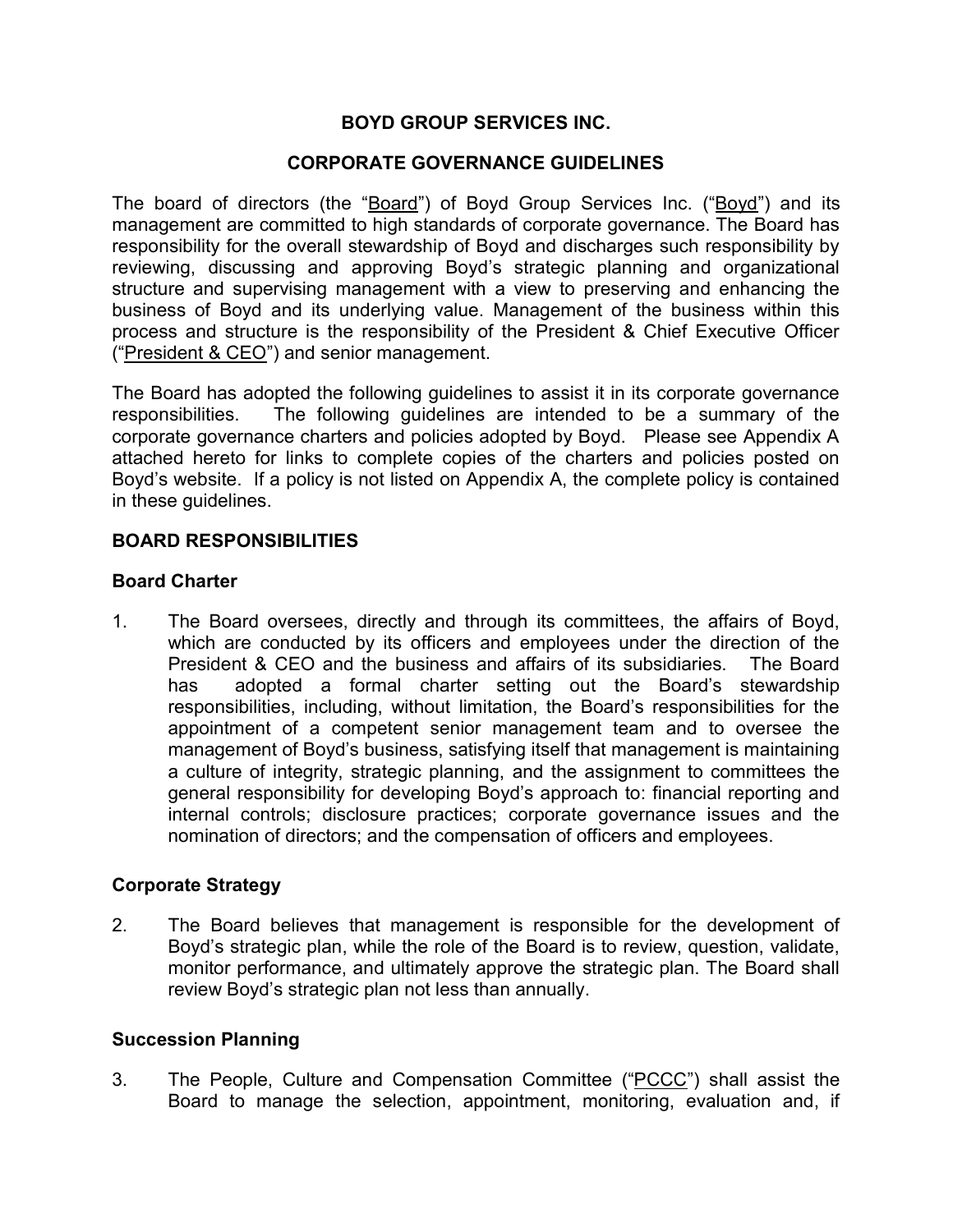necessary, the replacement of the President & CEO and members of the executive management team, to ensure that management succession is, to the extent possible, effected in a manner so as not to be disruptive to Boyd's operations.

## Board Communication with Stakeholders

- 4. The Board, or an appropriate committee of the Board, reviews the content of Boyd's major communications to shareholders and the investing public, including, without limitation, quarterly and annual reports, earnings releases, management's discussion and analysis, information circulars, the annual information form and any registration statements or prospectuses that may be issued, filed or otherwise distributed.
- 5. The Board believes it is a function of management to speak for Boyd in its communications with the investment community, the media, customers, suppliers, employees, regulators, governments and the general public consistent with Boyd's Corporate Disclosure Policy. It is understood that the Independent Chair of the Board or other individual directors may from time-to-time be requested by management to assist with such communications. If communications from stakeholders are made to the Independent Chair of the Board or other individual directors, management will be informed and consulted as appropriate to determine the appropriate response, if any.

## Corporate Governance

6. The Governance and Sustainability Committee ("GSC") is responsible for developing and recommending improvements and other necessary adjustments to these corporate governance guidelines for implementation by the Board.

## BOARD ORGANIZATION AND MEMBERSHIP

#### Board Size

7. The Board has the discretion to change its size within the range permitted by Boyd's Articles, being a minimum of three and a maximum of fifteen directors. The Board shall determine, from time to time, the Board size sufficient to provide a diversity of expertise and opinions and allow effective committee organization, yet small enough to facilitate efficient meetings and decision-making and full Board attendance at meetings.

## Independence

8. A majority of directors comprising the Board must be "independent" within the meaning of all applicable laws, regulations, securities policies and instruments, and listing requirements to which Boyd is subject.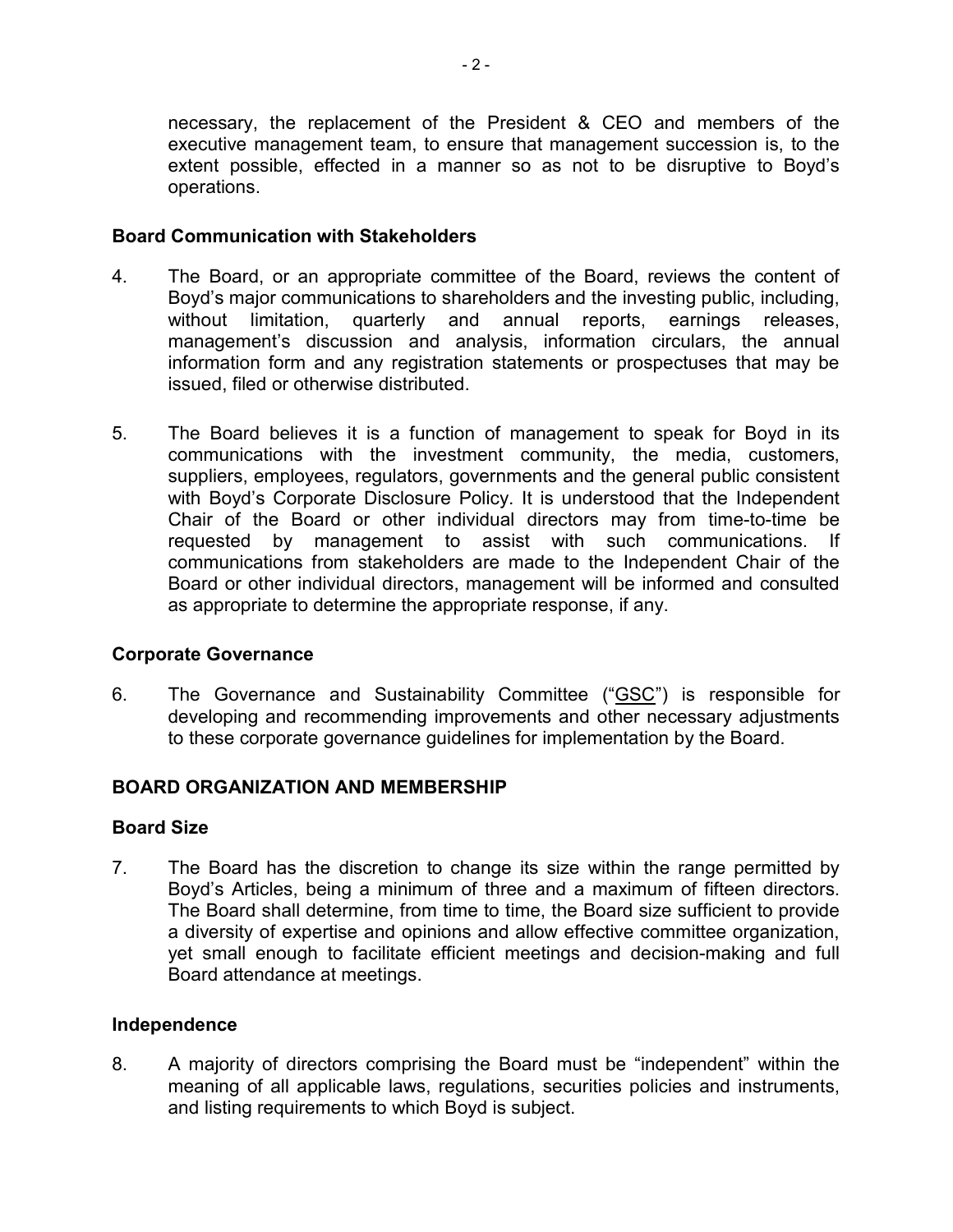9. The GSC shall develop and review periodically standards to be applied in making determinations as to the presence or absence of material relationships of a director affecting the director's independence.

## Majority Voting Policy

- 10. Boyd's majority voting policy applies only to uncontested elections. An "uncontested election" means any election of directors where the election does not involve the circulation of proxy material required by applicable securities legislation in support of one or more nominees who are not part of the slate supported by the Board of Boyd.
- 11. Forms of proxy for shareholder meetings of Boyd where directors are to be elected will enable shareholders to vote "for", or to "withhold" from voting for, each nominee separately. At the shareholders' meeting, the Chair of the meeting will call for a vote by ballot on the election of directors. The scrutineers will record the number of votes cast "for" or "withheld" from each nominee in accordance with the by-laws and procedures of Boyd.
- 12. Any nominee for director who receives a greater number of votes "withheld" from his or her election than votes "for" his or her election (a "majority withhold vote") shall tender his or her resignation for consideration by the Board to the Chair of GSC promptly following certification of the shareholder vote. If the Chair of the GSC received a majority withhold vote, then he or she shall tender his or her resignation to the Independent Chair of the Board.
- 13. The GSC will promptly consider the tendered resignation and recommend to the Board whether to accept or reject it. The GSC shall recommend accepting the resignation absent exceptional circumstances. In determining whether exceptional circumstances exist, the GSC will consider all factors it deems relevant including, without limitation:
	- (a) the reasons, if known, why shareholders "withheld" or were requested or advised to "withhold" votes from the Director. In particular, the GSC will consider if shareholders "withheld" or were requested or advised to "withhold" votes from the director for reasons other than the qualifications or individual actions of the director;
	- (b) the director's qualifications;
	- (c) the current mix of skills and attributes of the directors on the Board;
	- (d) the impact with respect to covenants in agreements or plans; and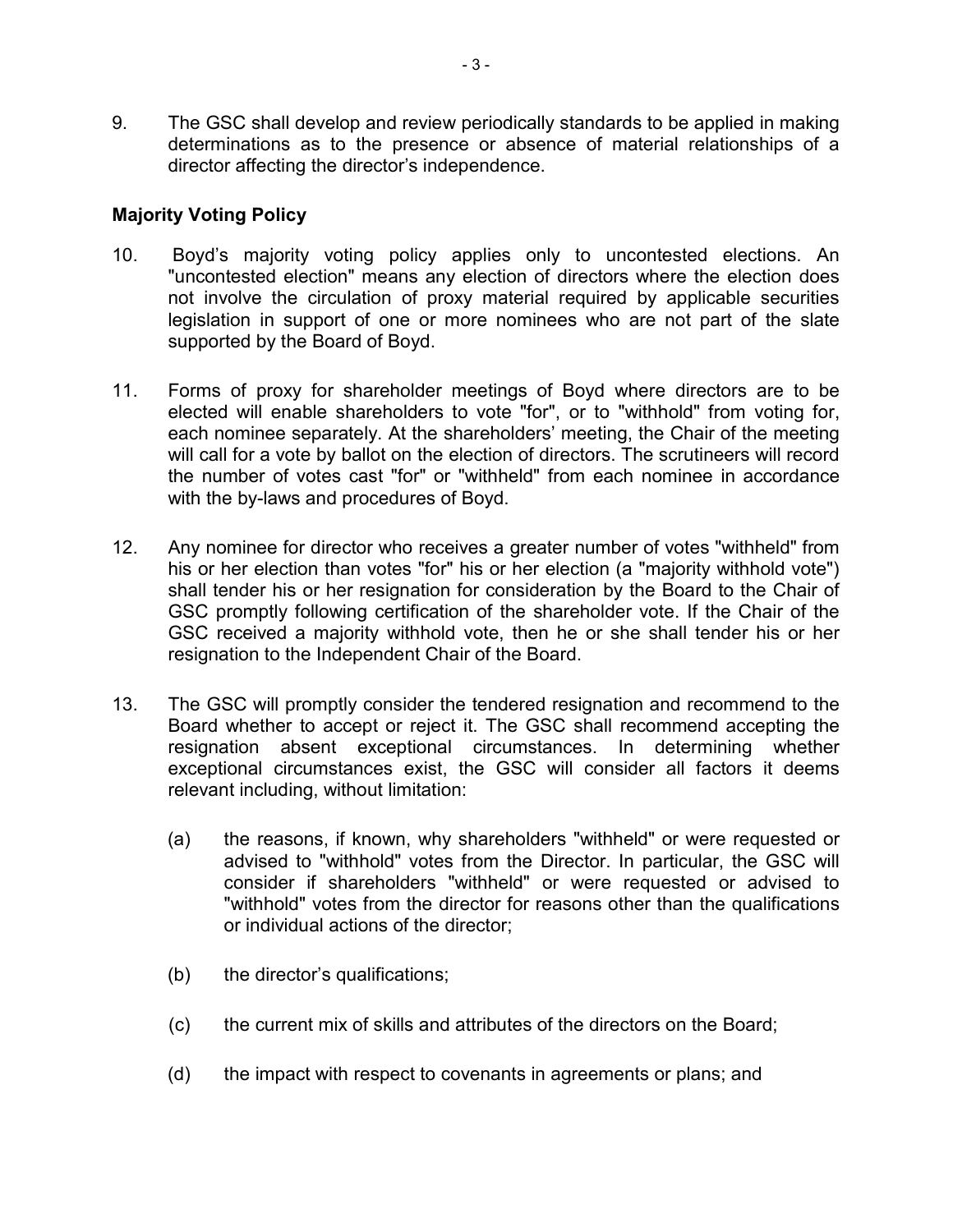- (e) legal requirements, policies or guidelines (regulatory, securities or corporate laws, or stock exchange rules) for director numbers and qualifications.
- 14. The Board will consider the GSC's recommendation not later than 90 days following the date of the shareholders' meeting at which the election occurred. In deciding whether to accept or reject the tendered resignation, the Board will consider the factors considered by the GSC and any additional information and factors the Board considers relevant.
- 15. Promptly following the Board's decision, Boyd will disclose in a press release that decision, including an explanation of the process by which the decision was reached and, if applicable, the reasons for rejecting the tendered resignation. If the Board decides to accept the director's resignation, the GSC will recommend to the Board whether to fill the resulting vacancy or to continue with the reduced size of the Board. A copy of the press release will be provided to the Toronto Stock Exchange.
- 16. Other than as set forth herein, any director who tenders his or her resignation pursuant to this majority voting policy will not participate in the GSC recommendation or the Board consideration whether to accept or reject the tendered resignation. If a majority of the members of the GSC received a majority withhold vote at the same election, then the directors who did not receive a majority withhold vote will appoint a Board committee among themselves solely for the purpose of considering the tendered resignations and such special committee will recommend to the Board whether to accept or reject them within the 90 day period. If there are not at least three directors who did not receive a majority withheld vote, then all directors shall participate in any decision to accept the resignations. Except as set forth in this paragraph, a director who tenders his or her resignation pursuant to this majority voting policy will not continue to participate in all meetings of the Board and any applicable committees of the Board on which such director serves until such time, if applicable, as the Board decides to accept the director's tendered resignation.
- 17. If a director who received a majority withhold vote does not tender his or her resignation for consideration in accordance with this majority voting policy, he or she shall not be re-nominated by the Board and shall not be entitled to any benefits (financial or otherwise) of a director or past director of Boyd.
- 18. The Board and the GSC may adopt such procedures as it deems fit to assist in its determinations under this majority voting policy.
- 19. A summary of this majority voting policy shall be included in each management proxy circular relating to an election of Directors of Boyd.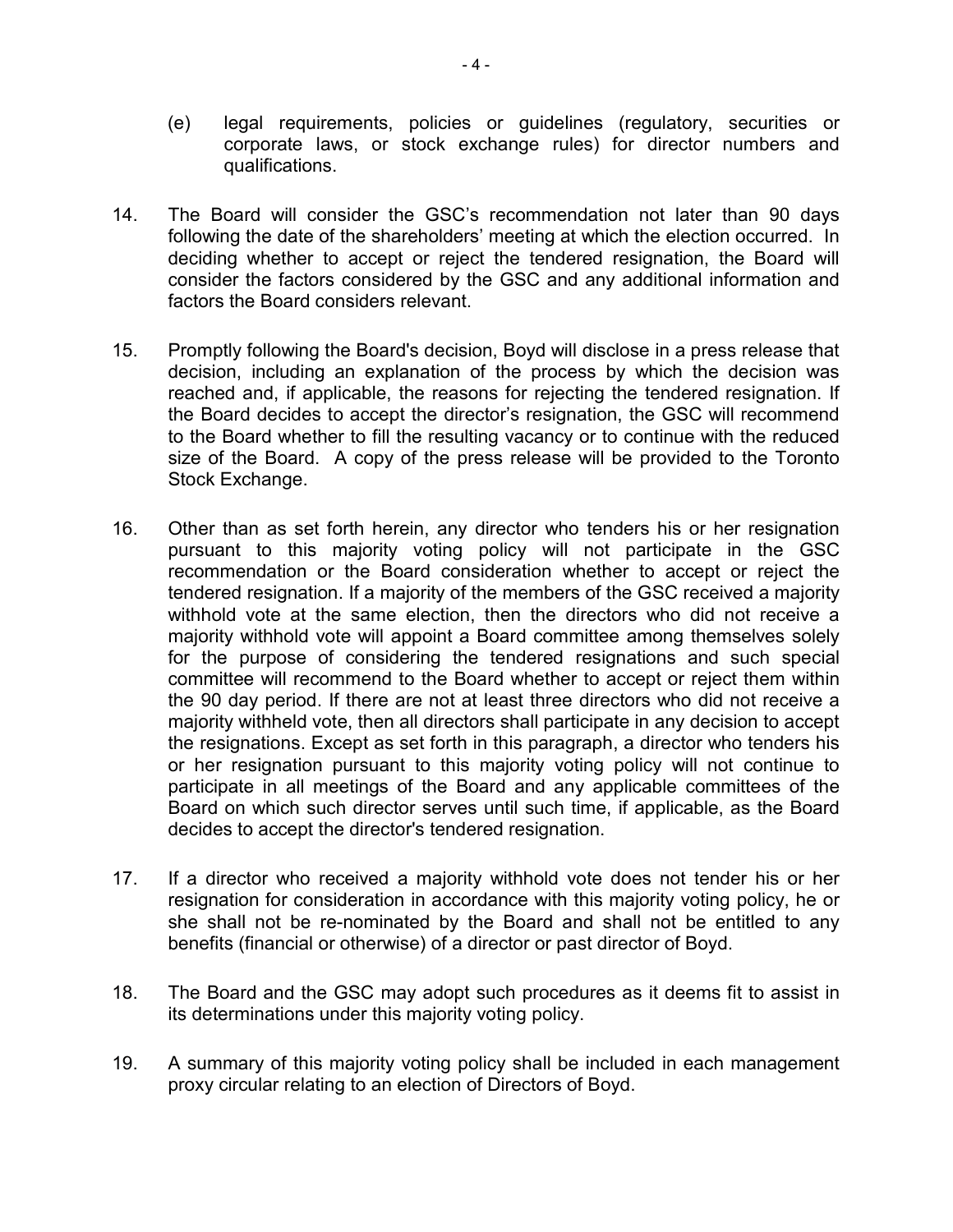## Selection of Independent Chair of the Board

- 20. The Independent Chair of the Board shall be an independent director appointed after consideration of the recommendation of the GSC.
- 21. The Board has approved and shall periodically review position descriptions for each of the Independent Chair of the Board, each committee Chair, and the President & CEO. Among other responsibilities, the Independent Chair is responsible for the effective functioning of the Board.

## Principal Occupation Changes by Directors

22. A non-management director who makes a major change in principal occupation shall provide written notice to the Board for consideration. It is not intended that non-management directors who retire or whose professional positions change should necessarily leave the Board. Rather, the Board believes it is appropriate in such circumstances to conduct a review, with the assistance of the GSC, of the continued appropriateness of Board membership under such circumstances. Whether that director's resignation is requested shall be determined by the Board, taking into account the circumstances existing at that time.

### Criteria for Board Membership

23. The GSC is mandated to review annually the criteria and personal qualifications required of directors and to be used in making selections of candidates to the Board. Such criteria and qualifications may include business and financial experience and acumen, integrity, willingness to devote the necessary time and energy to fulfill the duties and responsibilities of a director, independence and such other criteria and qualifications as the GSC determines to be appropriate under the circumstances, in light of the opportunities and risks facing Boyd and its proposed strategy, the need to ensure that for purposes of the composition of the Board a majority of the directors are independent directors, and Boyd's corporate governance guidelines and Board policies with respect to director tenure, retirement and succession, diversity and the number of boards on which directors may serve.

## Board Composition, Diversity and Renewal Policy

- 24. The Board works actively to ensure a committed and effective Board through the recruitment, continuing education and performance evaluation of individuals with the skills necessary for proper oversight of Boyd in the context of a changing world.
- 25. Boyd seeks to maintain a Board comprised of talented and dedicated directors with a diverse mix of expertise, experience, skills and backgrounds. The skills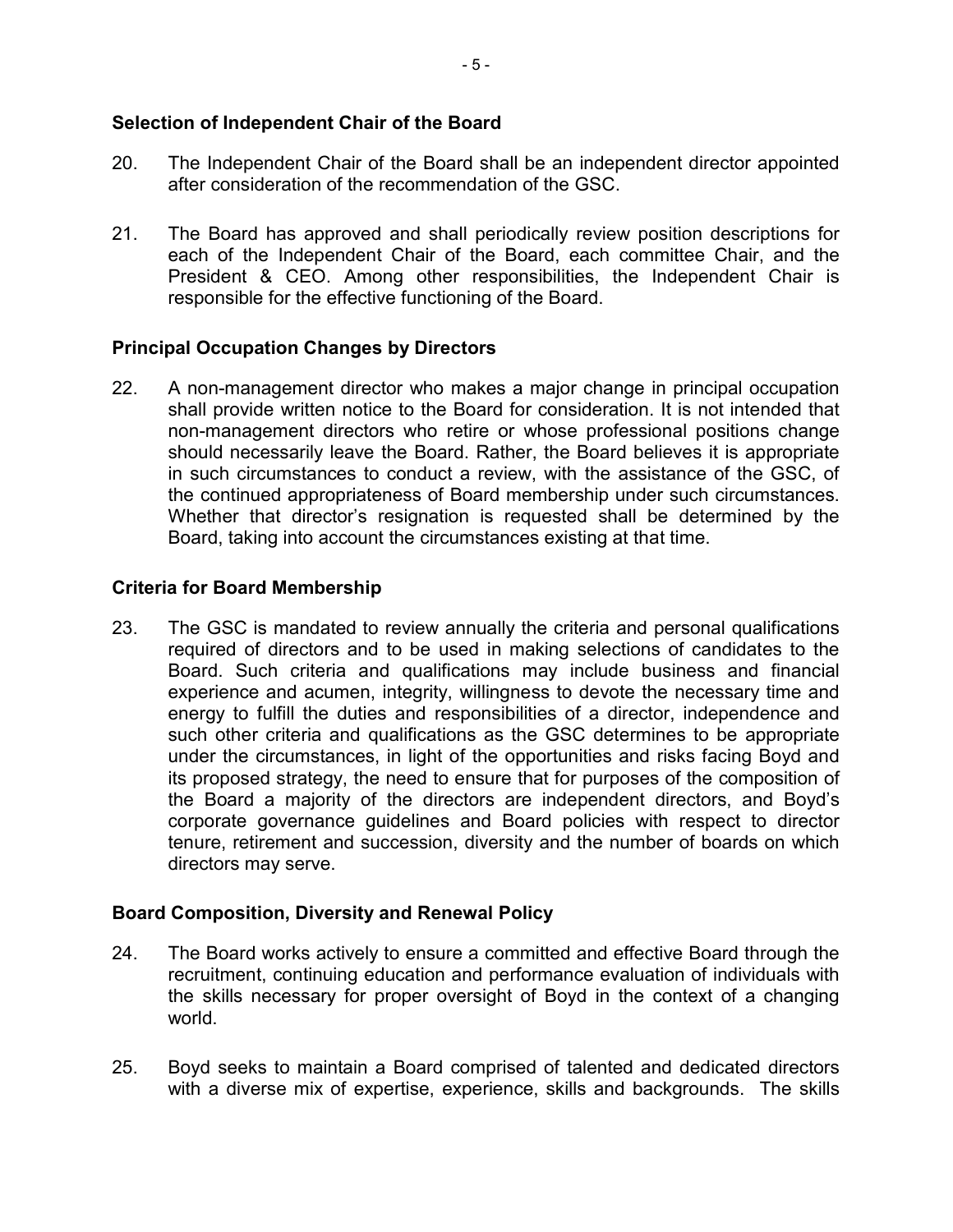and backgrounds collectively represented on the Board should reflect the diverse nature of the business environment in which Boyd operates. For purposes of Board composition, diversity includes, but is not limited to, business experience, geography, age, gender, ethnicity and indigenous status. In particular, the Board will consider the need to maintain or increase the number of women directors on the Board.

- 26. On an annual basis, the Board formally assesses its performance and the performance of individual directors. Feedback on Board and individual director performance is given with an expectation of continuous improvement and broader educational initiatives are used to strengthen Board capability. To that end, the Board invests time in education on evolving topics of importance to Boyd and the current environment each year.
- 27. As Board openings arise or as the Board performance management process warrants, and in any event no less frequently than on a biennial basis, the GSC of the Company will identify any gaps in the mix of current board directors experience, background, performance and competencies and will move to address any deficiencies by either the replacement of or the addition of an appropriately skilled Board director or by bringing additional resources to supplement the Board's knowledge, background and expertise on a particular topic. When recruiting new candidates for appointment, search protocols will go beyond the networks of existing Board members and will incorporate diversity, including identification of female candidates, as a component. Any search firm engaged to assist the Board or the GSC in identifying candidates for appointment to the Board shall be directed to include women candidates.
- 28. As an affirmation of its commitment to diversity, Boyd aspires to attain by its annual meeting in 2024, and thereafter maintain, a Board composition in which at least 30% of the directors are women.

## Other Directorships

- 29. Boyd recognizes that the Board can benefit when a Board member also serves on the board of another company, so long as such service does not conflict with Boyd's interests. In order to protect Boyd's interests, the Board has adopted the following guidelines respecting service on other boards.
	- (a) Directors shall not agree to serve on the Board of any other public entity without prior discussion with the Independent Chair of the Board in consultation with the Chair of the GSC, and the President & CEO. Following such deliberations, the matter may be referred to the GSC for additional consideration.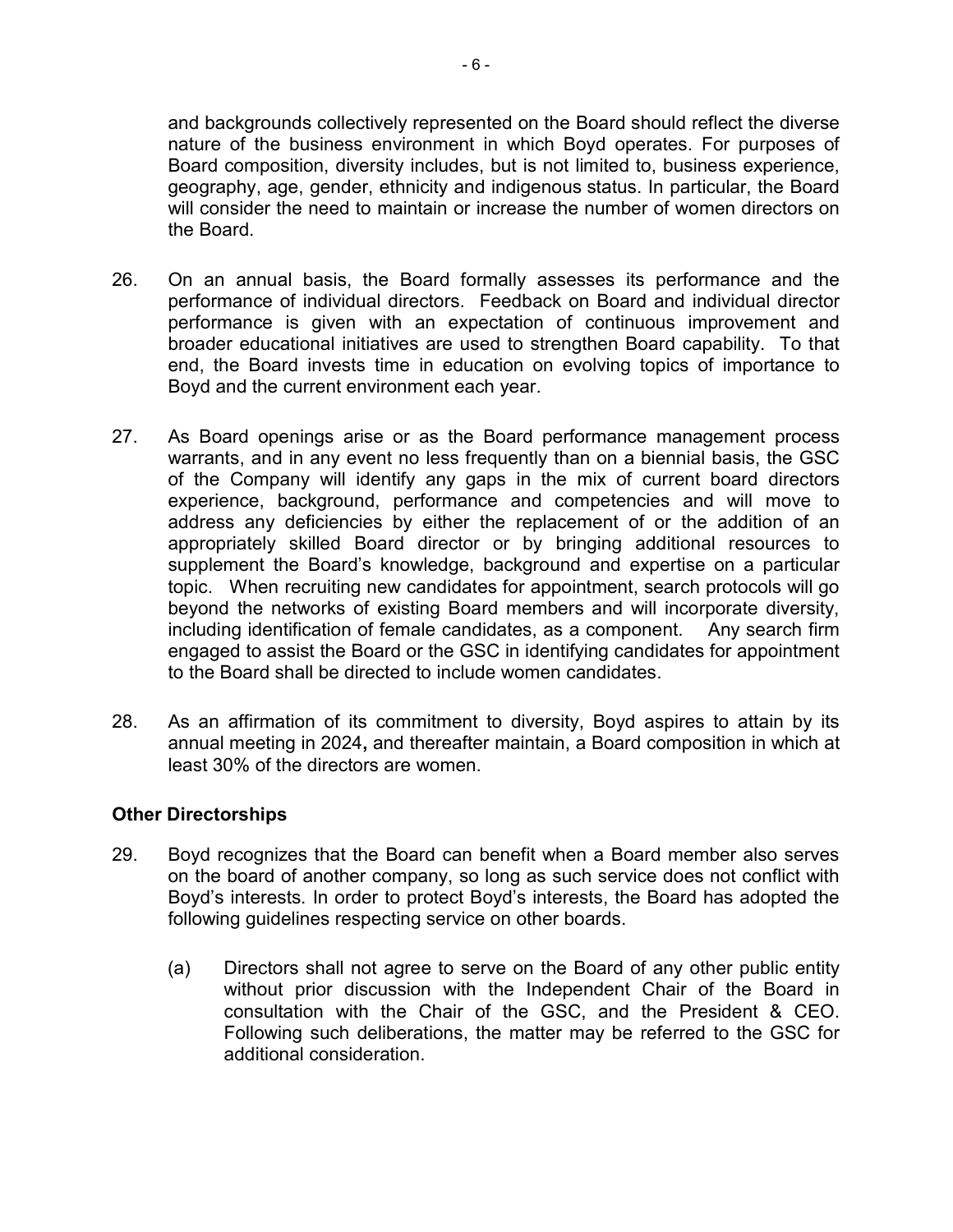- (b) As board and committee service requires significant time and attention in order for a director to properly discharge his or her responsibilities, the number of public company boards on which a Board member may serve is limited. Except in unusual circumstances approved by the GSC in consultation with the Independent Chair of the Board and President & CEO, a non-employee director on the Board should not serve on the boards of more than three other public companies, and an employee director on the Board should not serve on the board of more than one other public company.
- (c) No director may serve as a member of the Audit Committee ("AC") if such director serves on the audit committee of more than two other public companies unless the Board has first determined that such simultaneous service would not impair the ability of such director to effectively serve on the AC.
- 30. In all cases, service on any board or committee of another organization should be consistent with Boyd's conflict of interest standards as set out in Boyd's Code of Business Conduct and Ethics and any applicable competition or other laws.
- 31. The GSC and the Board will take into account the nature of and time involved in a director's service on other boards in evaluating the suitability of individual directors for election (or re-election).

## Selection of New Director Candidates

32. The GSC is mandated to identify individuals qualified as candidates to serve on the Board consistent with the need to maintain a Board which is able to accomplish its purpose and objectives. The GSC shall evaluate candidates for nomination to the Board, including those recommended by shareholders to serve as directors.

## Director Orientation and Education

- 33. The GCS is responsible to oversee an orientation, education and training program for new directors and ongoing educational and training opportunities for all directors.
- 34. Boyd also supports continuing education opportunities outside Boyd and each director is encouraged to attend external forums, conferences, seminars, and education programs dealing with subject matters that are applicable to the member's role on the Board or its committees or to increase the member's knowledge of Boyd' industry and other areas of interest relevant to Boyd' businesses and affairs.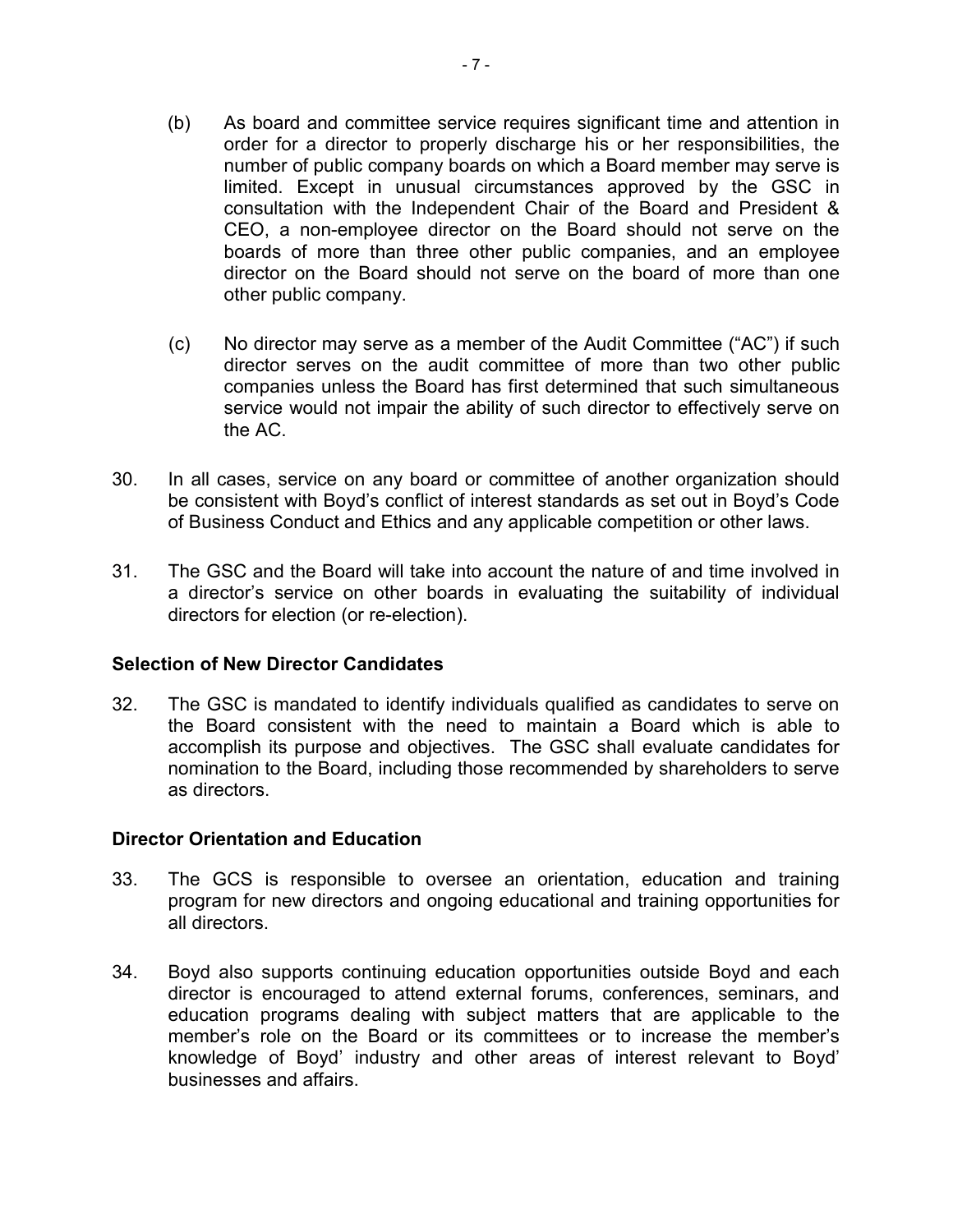### BOARD COMMITTEES

#### Board Committees

- 35. The Board has determined that there should be three Board committees: (a) the AC; (b) the PCCC; and (c) the GSC. This structure may change as the Board considers from time-to-time which of its responsibilities can best be fulfilled through detailed review of matters in committee.
- 36. Each committee shall operate according to a Board-approved written charter outlining its duties and responsibilities and the responsibilities of the committees will include, without limitation:
	- (a) in the case of the AC, reviewing the integrity of Boyd' consolidated financial statements, recommending to the Board the appointment of the independent auditor, reviewing the performance of Boyd's independent auditor, overseeing Boyd's systems of internal financial controls, and identifying, monitoring and reviewing the principal risks of Boyd's business and ensuring appropriate systems are in place to manage these risks;
	- (b) in the case of the GSC, reviewing annually the Board and committee charters, oversight with respect to corporate governance, Board's independence from management, Board composition and director nominations, director orientation and continuing education, corporate governance disclosures, and ESG matters; and
	- (c) in the case of the PCCC, oversight with respect to compensation of Boyd's executive management team, development of Boyd's compensation philosophy and guidelines, oversight of succession plans for the President & CEO and senior leadership team, and reviewing the peoplerelated "social" aspects of Boyd's ESG programs.

#### Membership of Committees

- 37. The Board has determined that the AC, the PCCC and the GSC shall be composed entirely of independent directors.
- 38. After receipt of recommendations from the GSC, the Board shall appoint the members of the committees annually, and as necessary to fill vacancies, and generally shall appoint the Chair of each committee. Members of the committees shall hold office at the pleasure of the Board.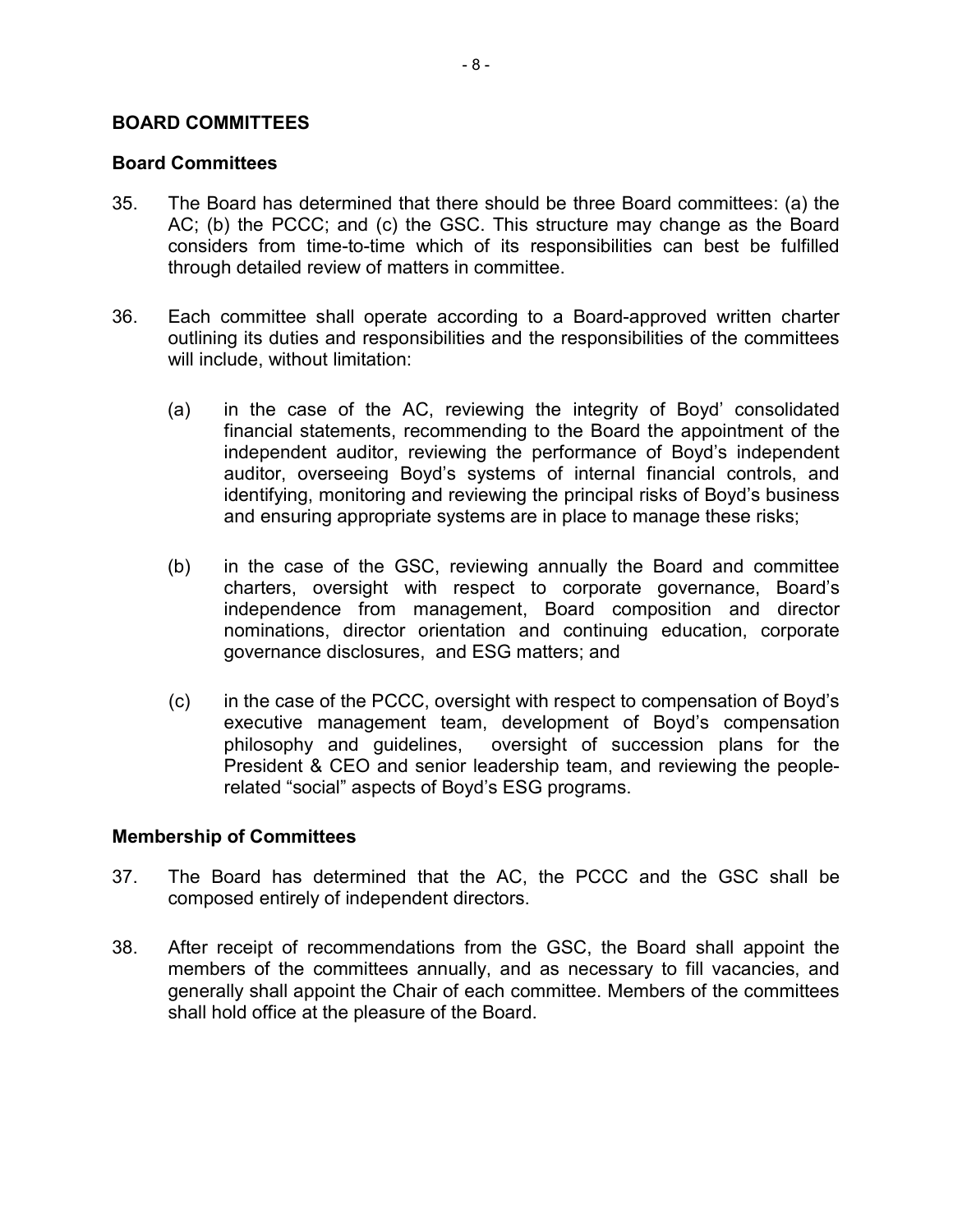### Selection of Committee Chairs

- 39. Committee Chairs shall be appointed by the Board after consideration of the recommendation of the GSC.
- 40. Committee Chairs are expected to: (a) chair committee meetings; (b) collaborate with the Independent Chair of the Board, Secretary, President & CEO and other members of management, where appropriate, to develop the agenda for committee meetings; (c) ensure proper flow of information to the committee; (d) ensure that external advisors retained or to be retained by the committee are appropriately qualified and independent; (e) ensure that all items requiring committee approval or committee recommendations to the Board are appropriately tabled; and (f) report to the Board on behalf of the committee.

### Committee Powers

- 41. Each Board committee has the following powers:
	- (a) Access each committee is entitled to full access to all books, records, facilities and personnel of Boyd. Each committee may require officers and employees of Boyd to produce such information and reports, including reports to be provided annually or on other regular bases, as the committee may deem appropriate; and
	- (b) Adoption of Policies and Procedures each committee may adopt policies and procedures for carrying out its responsibilities.

## Committee Procedures

42. Except as provided for in the charter of the applicable committee, the procedures for the meetings of the Board committees shall be the same as those for the Board provided for under the heading "Board Meetings and Materials" below, with necessary modifications, including that references to the Independent Chair of the Board will be to the chair of the applicable committee.

## Oversight of Committee Functions

43. The purpose of Board committees is to assist the Board in discharging its responsibilities. Notwithstanding the delegation of responsibilities to a Board committee, the Board is ultimately responsible for matters assigned to the Committee and its determinations. Except as may be explicitly provided in the charter of the Committee or a resolution of the Board, the role of the Board Committee is to review and make recommendations to the Board with respect to the approval of matters delegated to and considered by the Committee.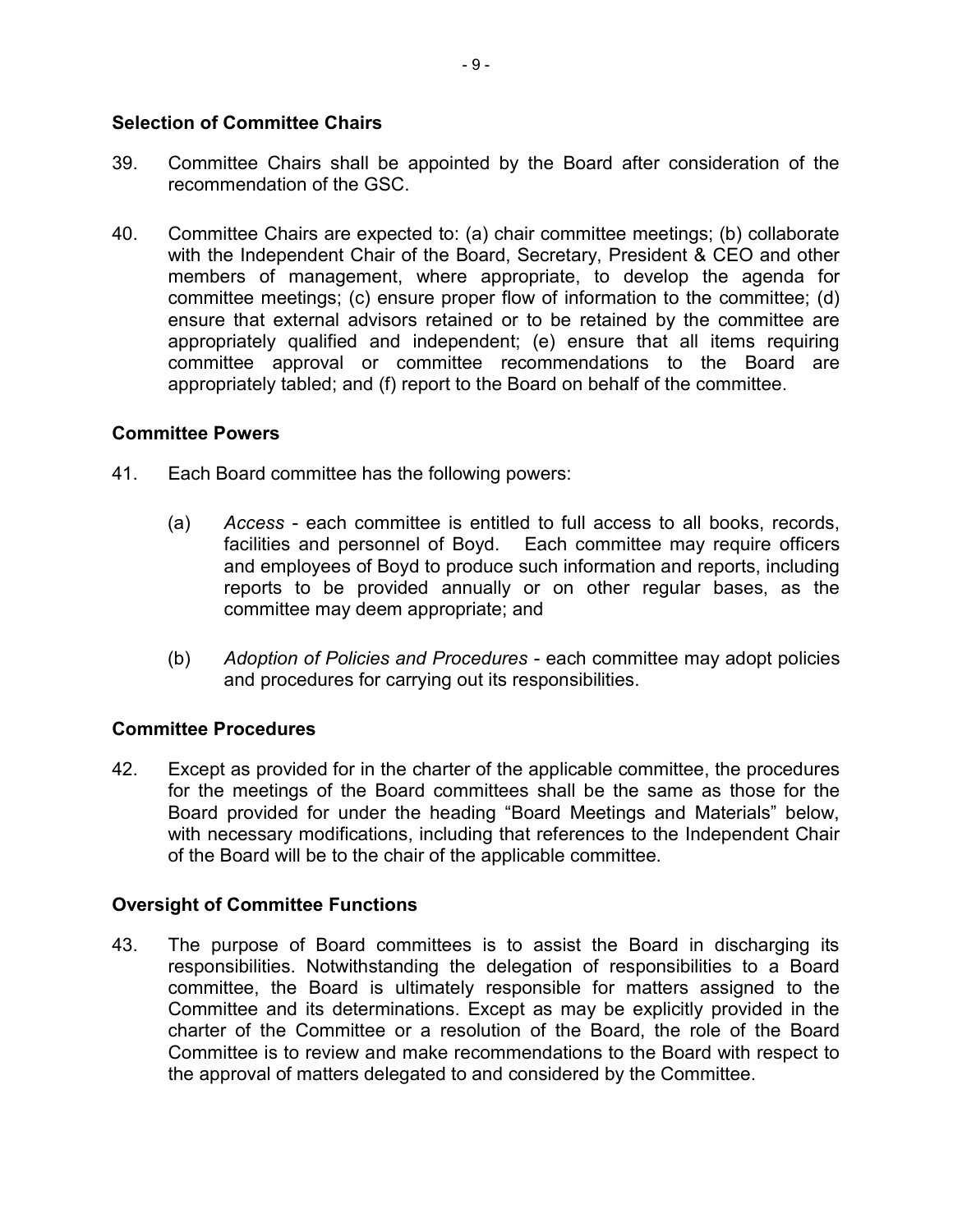# BOARD MEETINGS AND MATERIALS

## Frequency, Time and Place of Meetings

44. Meetings of the Board shall be held at least once a quarter, and shall be called and held in the manner and in the location contemplated by Boyd's by-laws.

## Voting; Conflicts of Interest

45. Each member of the Board shall have the right to vote on matters that come before the Board. Any director that faces an actual or potential conflict of interest in a particular matter, other than matters relating to the compensation of directors, must disclose the nature and extent of his or her interest to the Independent Chair of the Board and the President & CEO. If the Independent Chair of the Board concurs that there is an actual or potential conflict of interest, the applicable director will disclose his or her interest to the Board and will neither participate in consideration of, nor vote on, such matter. A "conflict of interest" occurs when a director's private interest interferes or appears to interfere in any way with the interests of Boyd. Any position or interest, financial or otherwise, which could conflict with the performance as director, or which affects, or could reasonably be expected to affect, a director's independence or judgment concerning transactions between Boyd, and its customers, suppliers or competitors or otherwise reflects negatively on Boyd would be considered a conflict of interest. In addition, a director may not exploit his or her position or relationship with Boyd for personal gain.

## Secretary of the Meeting; Minutes

46. Subject to Boyd's by-laws, the Independent Chair of the Board will designate a person, who need not be a director, to act as secretary for each meeting or, if the Independent Chair fails to designate such a person, the Secretary will be secretary of the applicable meeting. The secretary of each meeting shall keep minutes of the meeting. Minutes shall be maintained in a minute book kept for that purpose and distributed to all directors.

## Meeting Agendas

47. The Independent Chair of the Board and the President & CEO, in consultation with the Secretary, shall develop the agenda for each Board meeting.

## Meeting Materials

48. Meeting materials shall be provided to directors before each Board meeting in sufficient time to ensure adequate opportunity exists for review. It is recognized that under some circumstances, due to the urgency or confidential nature of matters to be discussed at a meeting or otherwise, it would not be prudent or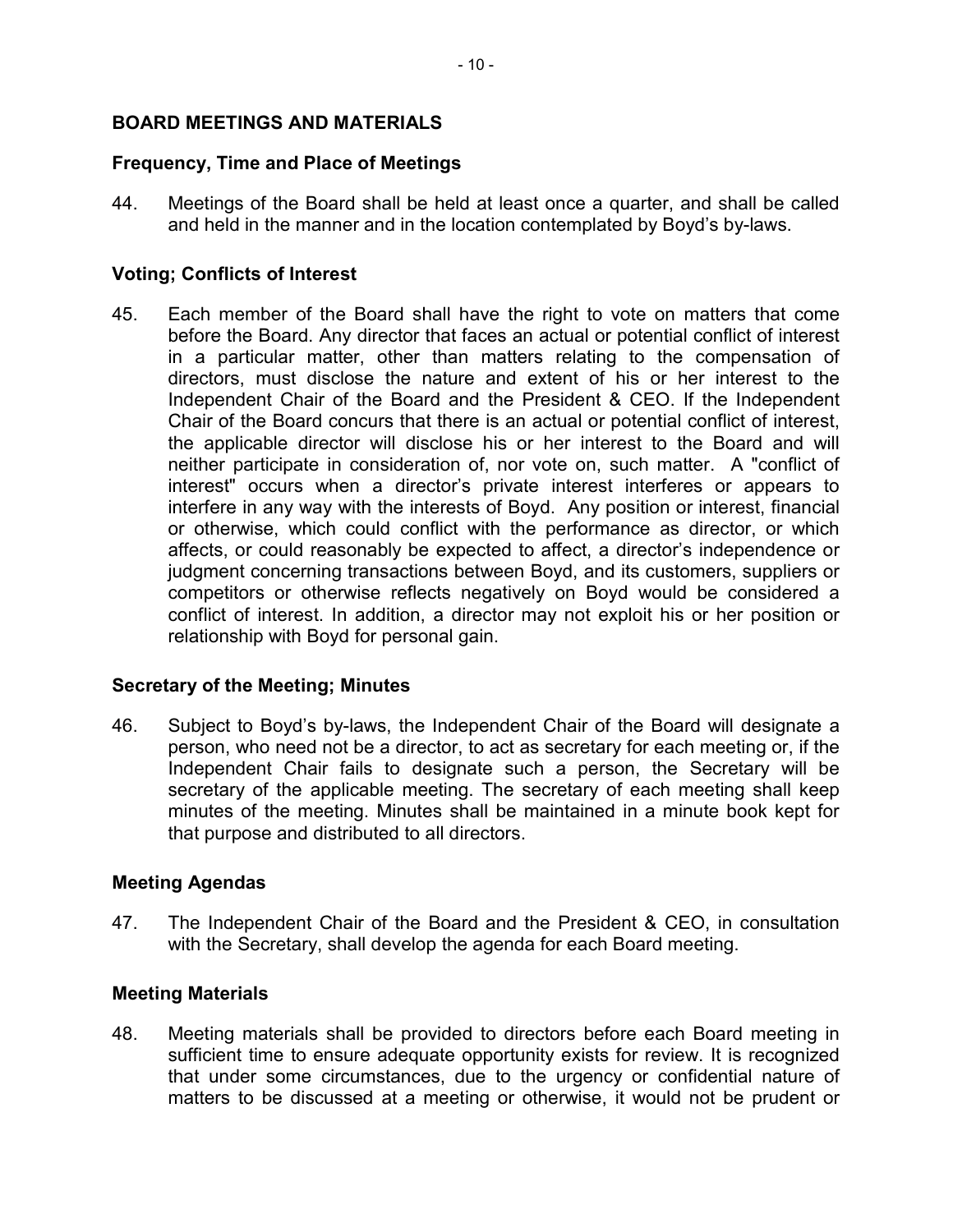appropriate or otherwise reasonably feasible to distribute written materials in advance.

### Non-Directors at Board Meetings

49. The Board believes there is value in having certain members of senior management and/or outside consultants or advisors attend Board meetings to provide information and opinion to assist the directors in their deliberations. Attendance by senior management and/or outside consultants or advisors shall be determined by the Independent Chair of the Board generally after consultation with the President & CEO. Such attendees shall be excused for any agenda items that are reserved for discussion among directors only.

### In-Camera Sessions of Directors and Independent Directors

50. The Board has determined that an in camera meeting of the directors and an in camera meeting of the independent directors shall be held in conjunction with all meetings of the Board.

## SAY ON PAY POLICY

- 51. Boyd strives to compensate its executives in a way that is fair, competitive and linked to performance. The PCCC oversees Boyd' approach to executive compensation.
- 52. Annually, Boyd discloses its approach to executive compensation in its management information circular for its annual meeting of shareholders, and strives to provide executive compensation disclosure which exceeds legal requirements and is complete, clear and understandable and in sufficient detail to assist shareholders in forming a reasoned judgment about the matter. The Board believes that it is important that shareholders have the opportunity to make their views on Boyd' approach to executive compensation known to the Board and has adopted a say on pay policy in order to afford shareholders a formal opportunity to express their views on Boyd' approach to executive compensation as disclosed in its management information circular for its annual meeting of shareholders.
- 53. While shareholders will provide their collective advisory vote, the directors of the corporation remain responsible for overseeing the corporation's executive compensation practices and are not relieved of these responsibilities by a positive advisory vote by shareholders.
- 54. Boyd' management information circular distributed in advance of each annual meeting of shareholders will ask shareholders to consider an annual non-binding advisory resolution in the following form: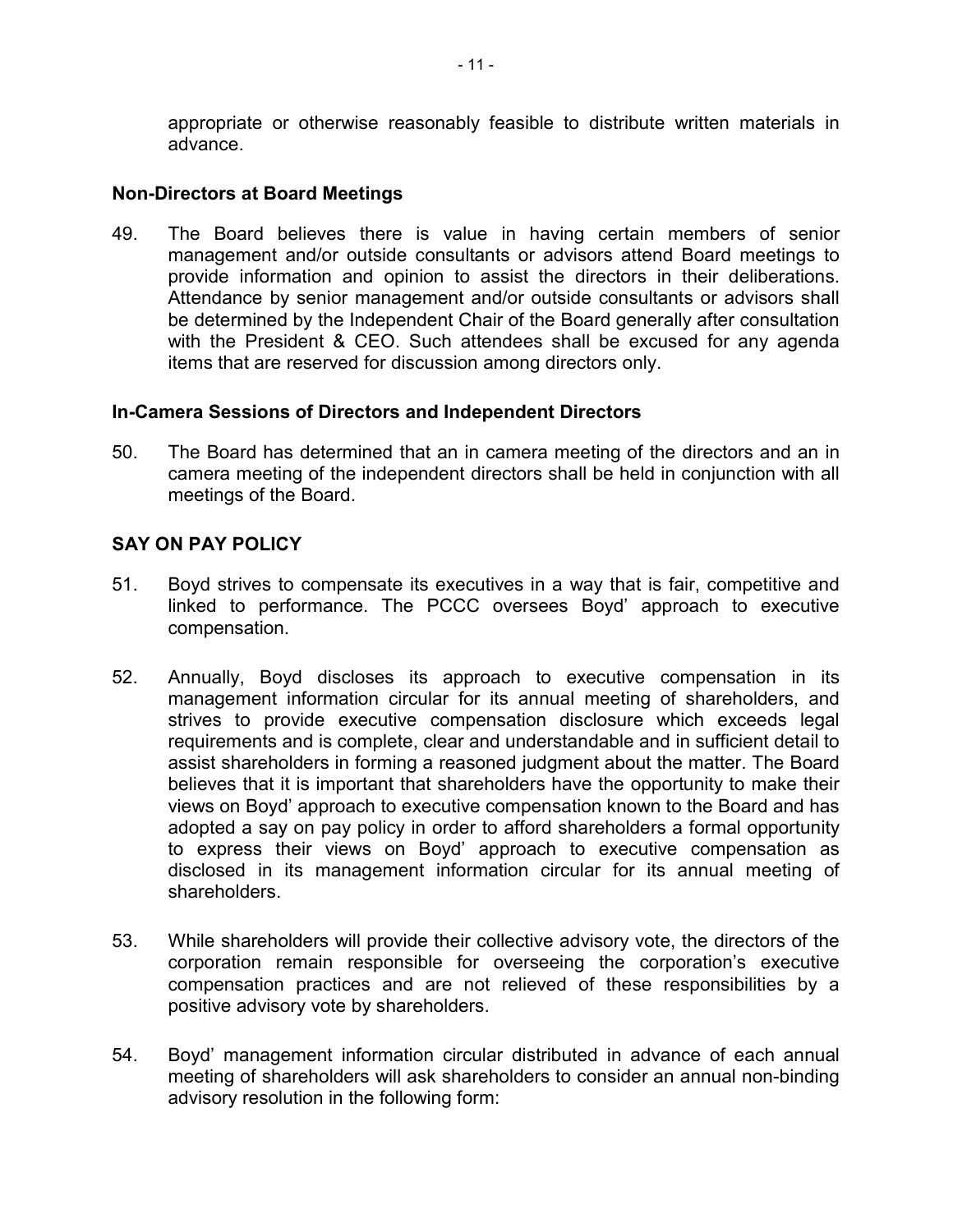RESOLVED, on an advisory basis, and not to diminish the role and responsibilities of the Board of Directors, that the shareholders accept the approach to executive compensation disclosed in Boyd Group Services lnc. Information Circular relating to the [insert year] annual meeting of shareholders.

- 55. Approval of the above resolution will require an affirmative vote of a majority of the votes cast at the annual meeting of shareholders.
- 56. The Board and the PCCC will take the results of the vote into account, as appropriate, when considering Boyd's compensation policies, procedures and decisions and in determining whether there is a need to increase their engagement with shareholders on compensation and related matters.

### DIRECTOR SHARE OWNERSHIP POLICY

- 57. The vast majority of Canadian public corporations have adopted minimum share ownership requirements for board directors. It is important to Boyd that directors are seen to have "aligned" their personal interests with the shareholders by owning shares in Boyd.
- 58. The requirements of Boyd's director share ownership policy are as follows:
	- (a) This policy covers the minimum shareholding requirements for all independent directors of Boyd.
	- (b) The minimum shareholding requirement for all directors will be set at 3.0 times the total annual retainer which is inclusive of meeting fees.
	- (c) The minimum shareholding requirement for the Independent Chair of the Board will be set at 3.0 times the total annual retainer which is inclusive of meeting fees.
	- (d) Committee chair additional retainers shall not be included in the annual retainer calculations for the minimum shareholdings calculations above.
	- (e) The total annual retainer is inclusive of the cash and deferred shares retainer.
	- (f) In determining value of shares held by a director, the value of shares of Boyd shall be included. Shareholding calculations will be as of December 31 of each calendar year, based on the closing price of shares on the last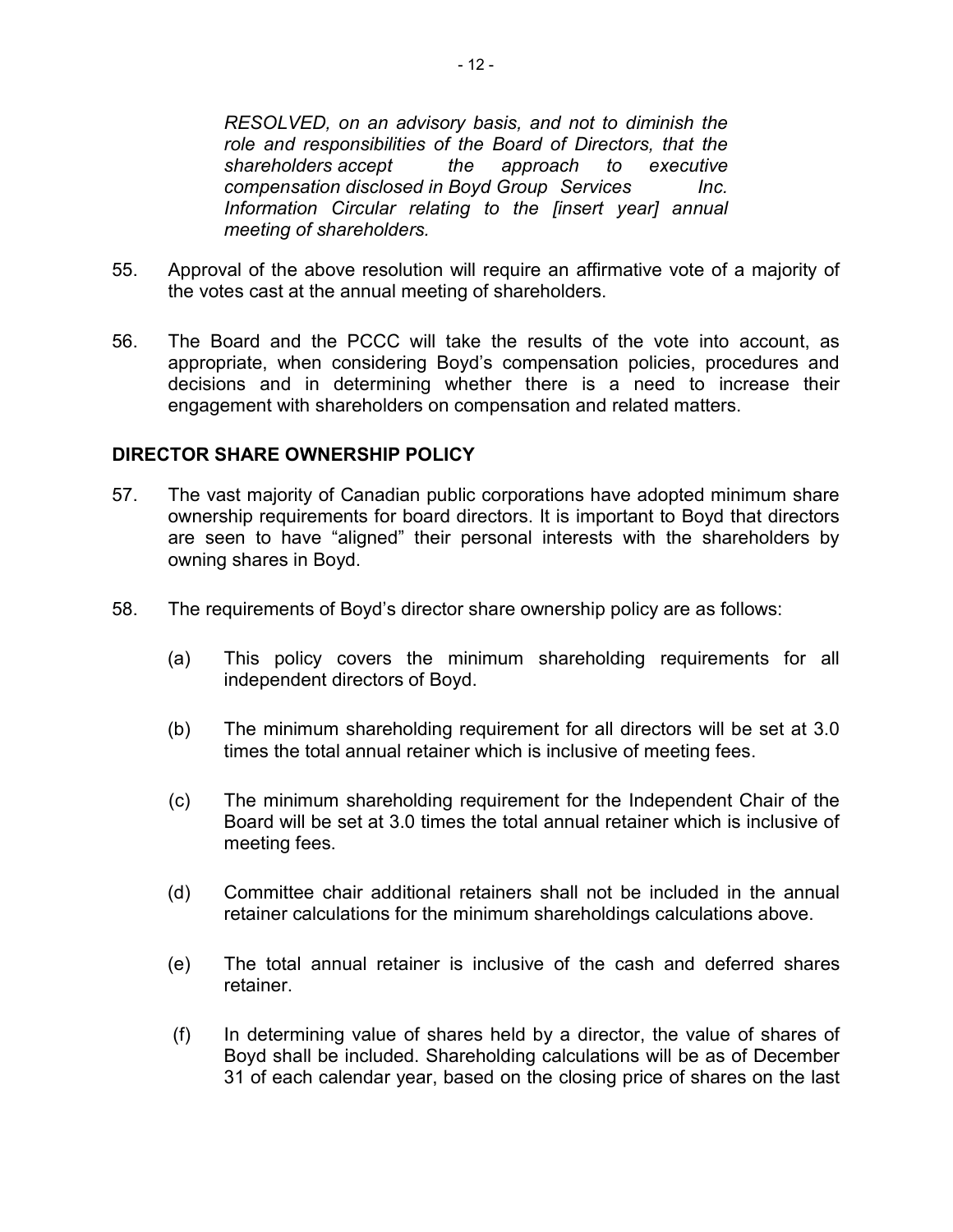trading day of the year, and expressed in Canadian dollars regardless of the currency used in paying the annual retainer.

- (g) Any shares/deferred shares held directly and indirectly by the spouse of a director shall qualify for inclusion as a shareholding held by the director.
- (h) A director shall have 5 years from the date of the appointment to the Board to meet the initial shareholding requirements. Similarly, should the retainer be increased, the director shall have 5 years to meet the increased shareholding requirement.
- (i) Once the minimum shareholdings level is met by a director, he or she shall not be required to increase his or her shareholdings due to a decline in the share price.
- (j) The PCCC, on an annual basis, will review ownership levels of the directors. If, at the time of such annual reporting, the director has failed to achieve compliance in respect of the requirements of this policy, the PCCC, in its sole discretion, may impose such conditions, restrictions, or limitations on any director as it determines appropriate in order to achieve the underlying purposes of this policy.

# BOARD'S RELATIONSHIP WITH MANAGEMENT

## Board Relationship with Management

59. The Board shall support and encourage the members of management in the performance of their duties. Management shall make appropriate use of the Board's skills before decisions are made on key issues.

## Limits to Management Authority

60. The Board has established general authority guidelines that provide appropriate flexibility but place limits on management's approval authority depending on the nature and size of the proposed transaction; certain of such transactions may require approval by the Board or a committee thereof.

## President & CEO

- 61. The appointment of the President & CEO is approved annually by the Board.
- 62. The PCCC shall conduct an annual review of the performance of the President & CEO against goals and objectives which have been established by the PCCC and shall review, assess and recommend the compensation of the President & CEO to the Board for approval. The results of the review shall be communicated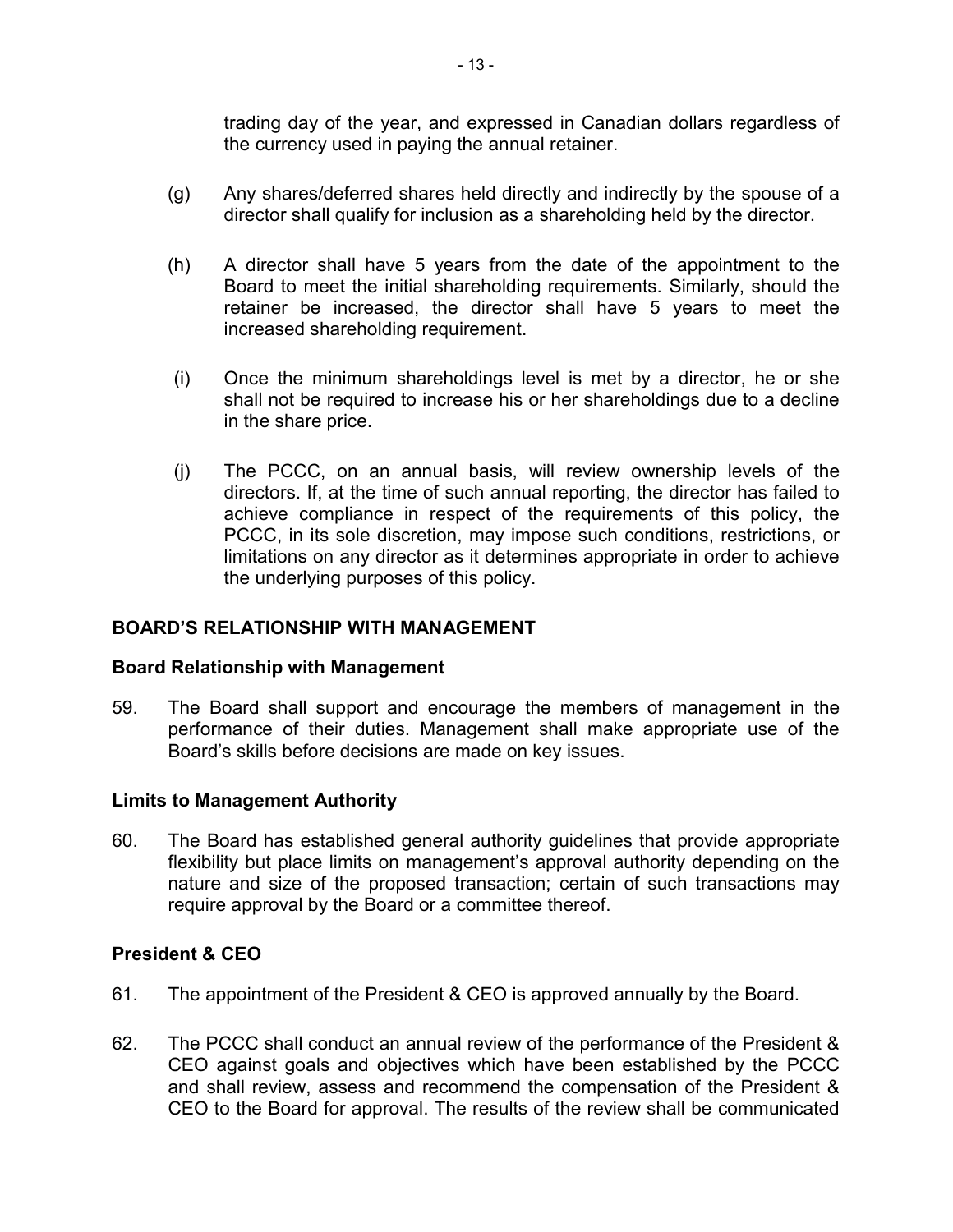to the President & CEO by the Independent Chair of the Board and/or the Chair of the PCCC.

### Director Access to Management

63. All directors shall have open access to Boyd' senior management for relevant information. Written communications from directors to members of management shall be copied to the President & CEO or, in the case of accounting and financial matters, the Chief Financial Officer. Individual directors are encouraged to make themselves available for consultations with management outside Board meetings in order to provide specific advice and counsel on subjects where such directors have special knowledge and experience.

### DIRECTOR RESPONSIBILITIES AND PERFORMANCE

#### Director Responsibilities

- 64. Directors are expected to use their skill and experience to provide oversight to the business of Boyd. Directors have a duty to act honestly and in good faith with a view to the best interests of Boyd and to exercise the care, diligence and skill that a reasonably prudent person would in comparable circumstances.
- 65. Subject to overriding concerns of health and safety, directors are expected to attend all Board and committee meetings in person. If concerns regarding health and safety make in person attendance of Board and committee meetings unsafe, illegal or otherwise inadvisable, the Independent Chair of the Board may authorize attendance by telephone or videoconferencing. Where no concerns regarding health and safety exist, it is acceptable, on an infrequent basis, for directors to participate in such meetings by telephone or videoconferencing if attendance in person is not possible. A director shall notify the Board Chair or committee chair, as applicable, or the Secretary if the director will not be able to attend or participate in a meeting.
- 66. If a director fails to attend at least 75% of the Board and relevant committee meetings for two consecutive years, such director will not be put forward for reelection, unless there are extenuating circumstances and the Board determines that the director may be put forward in such circumstances.
- 67. Directors are expected to review and be familiar with Board and committee materials which have been provided in sufficient time for review prior to a meeting. Directors are to advise the Independent Chair of the Board or committee chair, as applicable, of matters which they believe should be added to a meeting agenda.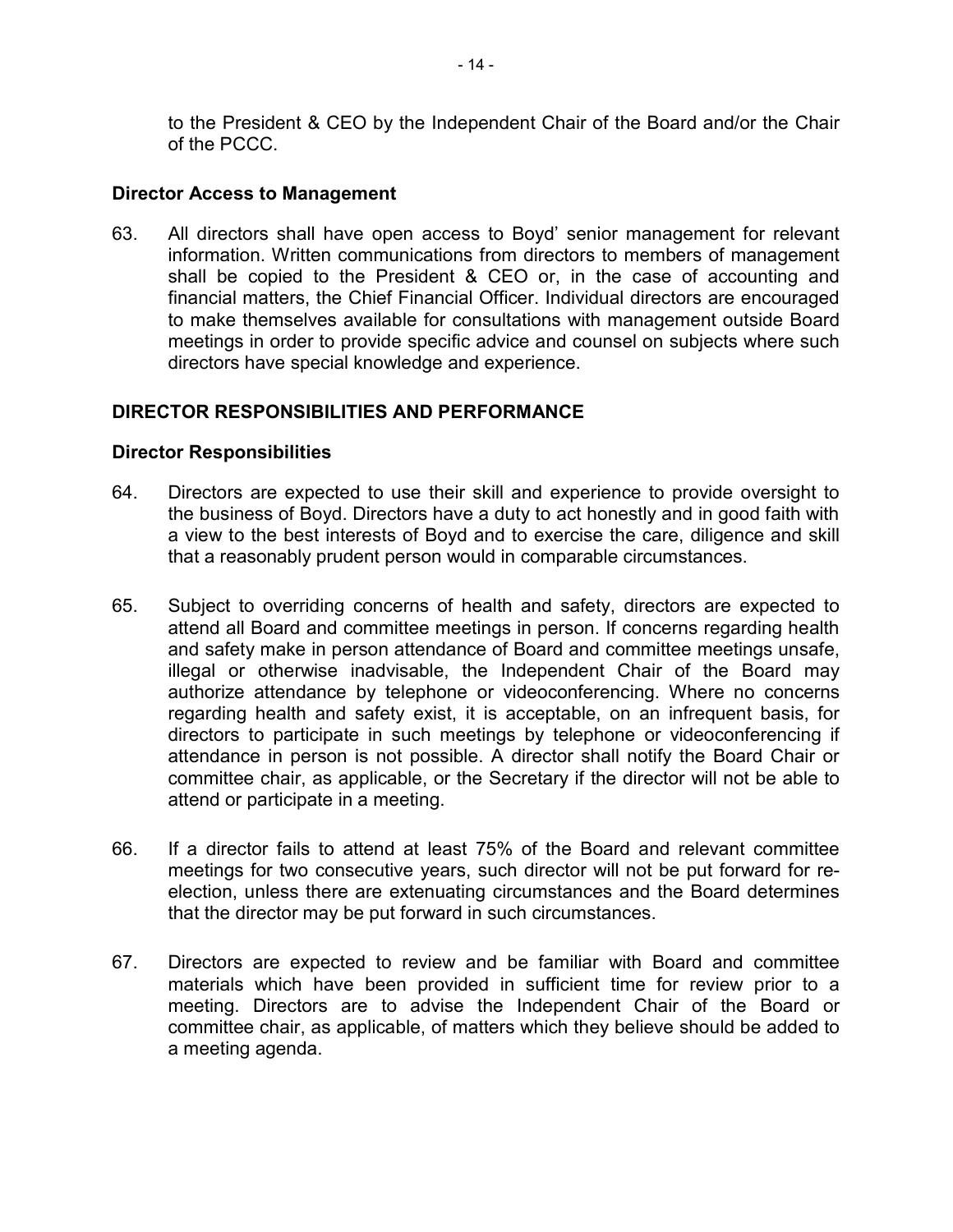## Assessment of Board and Individual Director Performance

68. The GSC is responsible for regularly conduct a review of the performance of the Board as a whole, of each committee of the Board, of the Independent Chair of the Board, of the Chair of each committee of the Board, and of individual members of the Board based on such criteria and performance factors as the GSC may determine. The results of these evaluations shall be used in connection with the nominating of individuals for election to the Board.

# ESG

69. The GSC is responsible to assist the Board and other committees in fulfilling their oversight responsibilities with respect to Boyd's on-going commitment to environmental, health and safety, corporate social responsibility, corporate governance, sustainability, diversity and inclusion, and other public policy matters relevant to BGSI (collectively, "ESG").

# ETHICS AND CONFLICTS OF INTEREST

- 70. The Board expects directors, as well as officers and employees, to act ethically at all times and to acknowledge their adherence to the policies comprising Boyd's Code of Business Conduct and Ethics, which shall be reviewed on an annual basis by the GSC. The GSC is responsible to approve mechanisms to facilitate the effective operation of the Code of Business Conduct and Ethics and the granting of waivers of the Code of Business Conduct and Ethics.
- 71. In addition to the statutory responsibilities of directors to disclose all actual or potential conflicts of interest and generally to refrain from voting on matters in which the director has a conflict of interest, the director shall recuse himself or herself from any discussion or decision on any matter in which the director is precluded from voting as a result of a conflict of interest or which otherwise affects his or her personal, business or professional interests.

## Approved by the Board on March 21, 2022